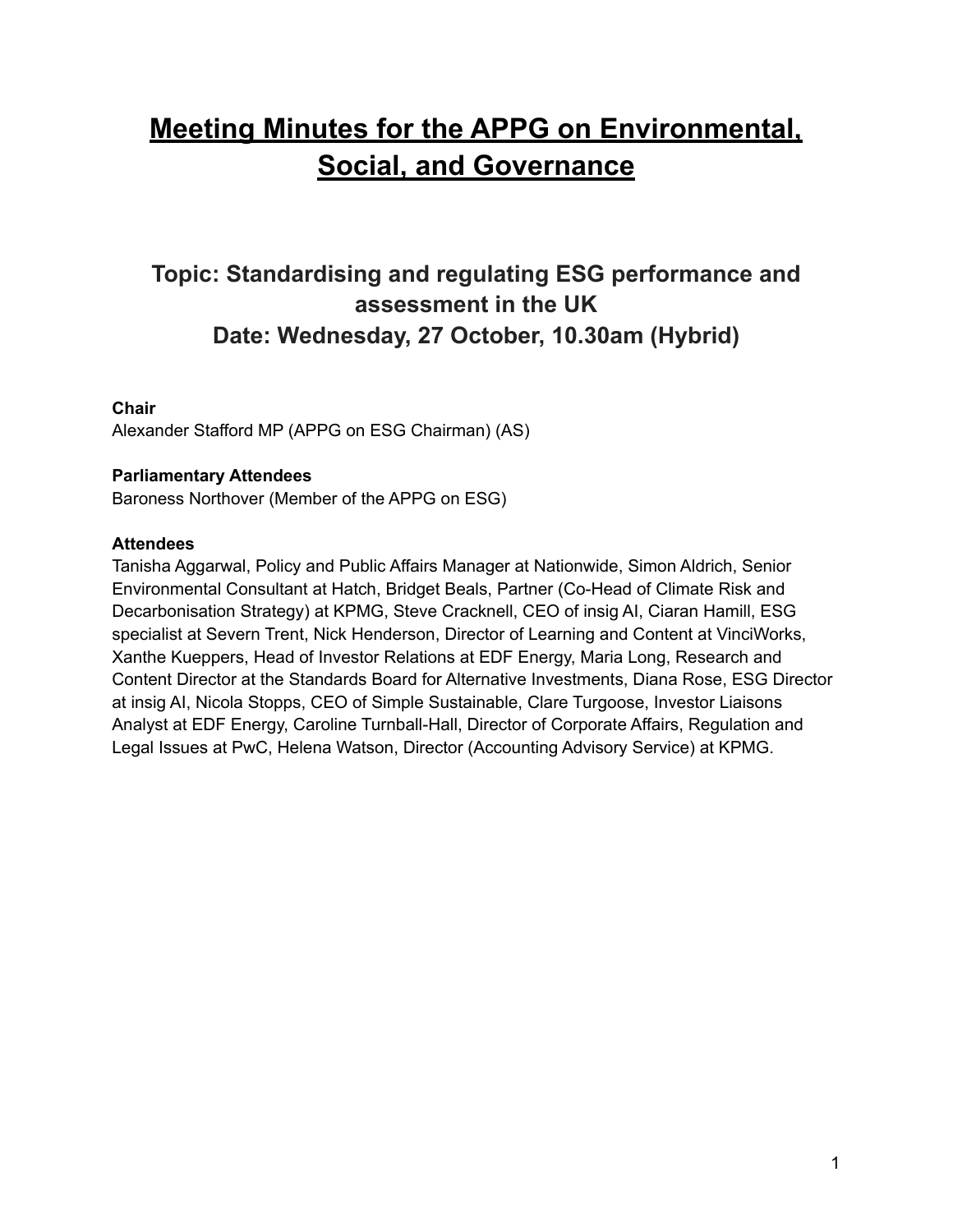# **The meeting starts at 10:30 am.**

AS welcomed everyone to the meeting.

ESG is a key consideration for businesses - especially with COP26 next week. All businesses want to talk about ESG, so discussion of the topic is important. However, we have seen multiple framework performance systems arise. We therefore need more clarity. So I would like to ask some questions:

- What are the key indicators of ESG performance?
- What ESG metrics are relevant?
- Which frameworks of performance assessments do you find more useful?
- Do you rely more on in-house ESG analysis or work that is assessed externally?
- What are the outcomes of this meeting?

The Government is keen to hear our ideas and opinions and act on them. So this APPG is truly important.

# **Discussion begins**

Contribution: From an investor's perspective, ESG disclosures can be incorporated into our company decision making. It will enable us to have better investment conversations regarding sustainable business models. It is vital that we have the granularity of information from investment companies so we can report meaningfully to our clients, otherwise we risk misleading them and mistakenly reallocating capital. In terms of specific metrics, it is important that we consider financial material. This is an important stepping stone. We want to see companies improve their reporting in line with TCFD and the ISFB.

Contribution: ESG is not a new phenomenon. We have been working on the topic of corporate sustainability for 11 years and we think of it through the lens of pre-financial reporting. All our clients ask for standardisation in regards to ESG metrics and it is a fair assumption that the solution is standardisation - but this depends on what each company is aiming for. A cohesive, transparent way to assess financial risk may benefit from standardisation, but this is not a sustainable approach for many businesses. A well-crafted ESG strategy is important for a business and can drive disclosures, and compliment KPIs. Broadly speaking, a sector-based guide created by sector experts could create a sector-based standard - we have seen this in hospitality and aviation.

Contribution: I agree there is a divide between the two, but I find clients are more open when they can measure themselves against an existing comparison, especially TCFD. Different people and companies have different standards. The metrics are important. Greenhouse gases are being calculated by people using an array of different metrics, thereby complicating their involvement with financial institutions. I would say that standardisation is necessary, but you must consider both.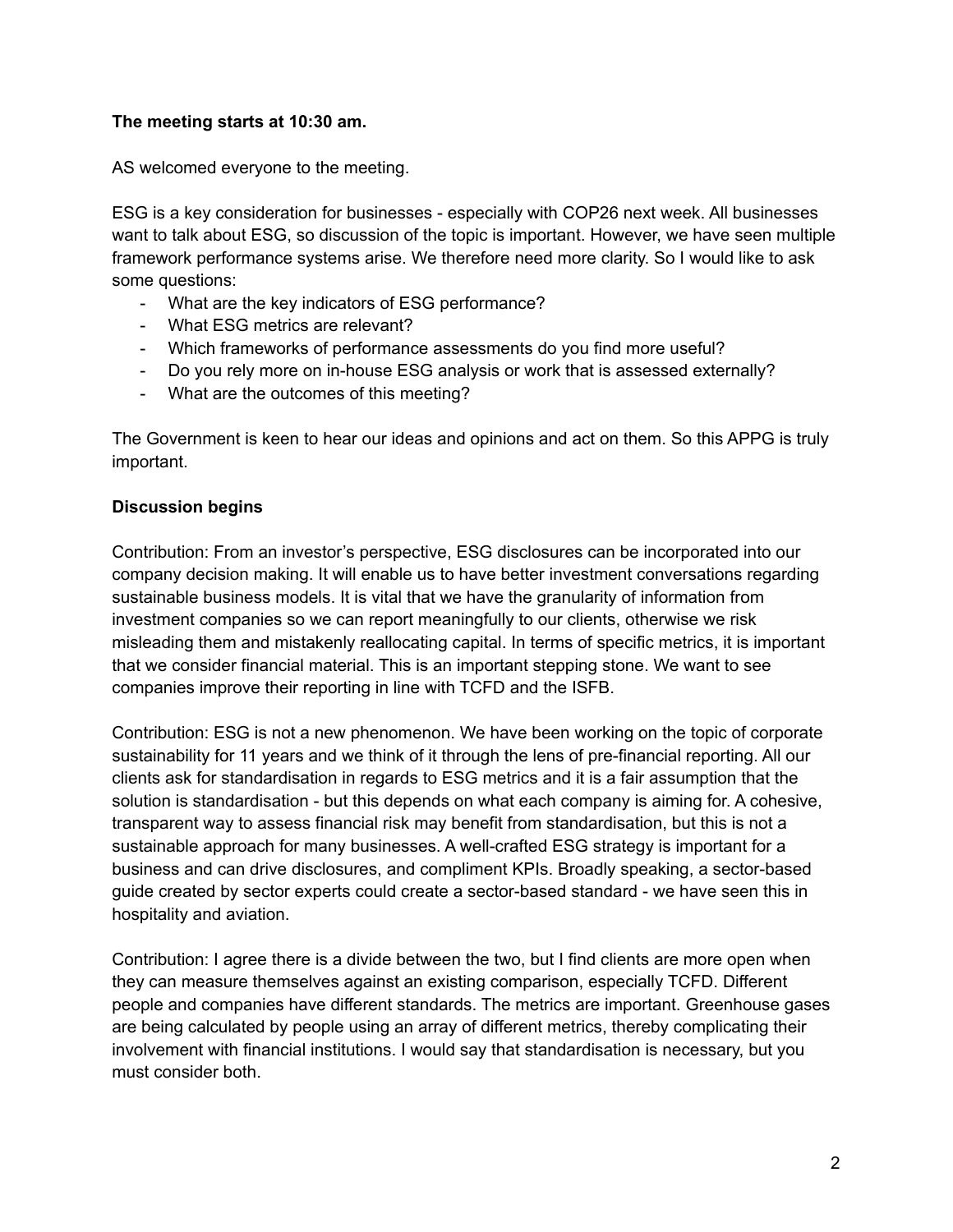Contribution: I can understand why there are different ratings as they offer different ways to assess ESG risk. The FCA refuses to accept that its models of risk aren't perfect. It can improve based on tailoring its approach to sectors.

Contribution: The equality of assessment can be poor sometimes. Clients ask what they should be doing well, but oftentimes, overly powerful rating agencies are mixing up their assessments with other companies and sending misrepresentative reports - essentially there is disorganisation across this area.

Contribution: We must tackle this challenge from the bottom up and centralise company data this will help validate data. The NSCR can play a part in scoring, but it is out of date. How can we proceed with an investment when the scores are so outdated? From here it quickly becomes complex. The pain we see from clients comes from obstacles to their genuine desire to do good and perform well. They simply do not know who is telling the truth. Companies have taken to setting their own ESG metrics, which from a UK perspective is good, but when a business goes global it can cause problems. Companies are wary of third party judgement and are justly fearful of their well-intentioned reports attracting penalisation and criticism.

Contribution: This is an important point, that investors will provide this information, combining this with the direct engagement of a company to understand their statistics which are driving company turnover. One thing rating agencies may find easier is the E in ESG, but the S and G can be more qualitative-based and subject to judgement calls. They are becoming increasingly important to the investment process, but are largely unregulated. Of course, we need innovation in the market, but there ought to be space for regulation too.

Contribution: Regulation raters are an issue, but the quality of data from business is too. This is a driver of problems. Greenhouse gas emissions are simple, but industries and businesses are failing to report the various nuances associated with them. The ISFB will be massively important in ensuring data is viable for investors. This does not negate the space to have the more company-specific multi-stakeholder type disclosures. Essentially, we do need that core of information.

AS: Who is responsible for collecting all this data and who decides?

Contribution: Our metrics are inherently ESG metrics that are agreed with a regulator and standardised. We then consult on these with a view to best-serving investors.

Contribution: One thing we are seeing from an investment perspective is tracking goods and services throughout the supply chain. From start to end, collecting data can be tough especially when all too often the start of the chain can be China. Having some standardisation and accessibility to corporate information is key in enabling investors to make comparisons and then make informed choices.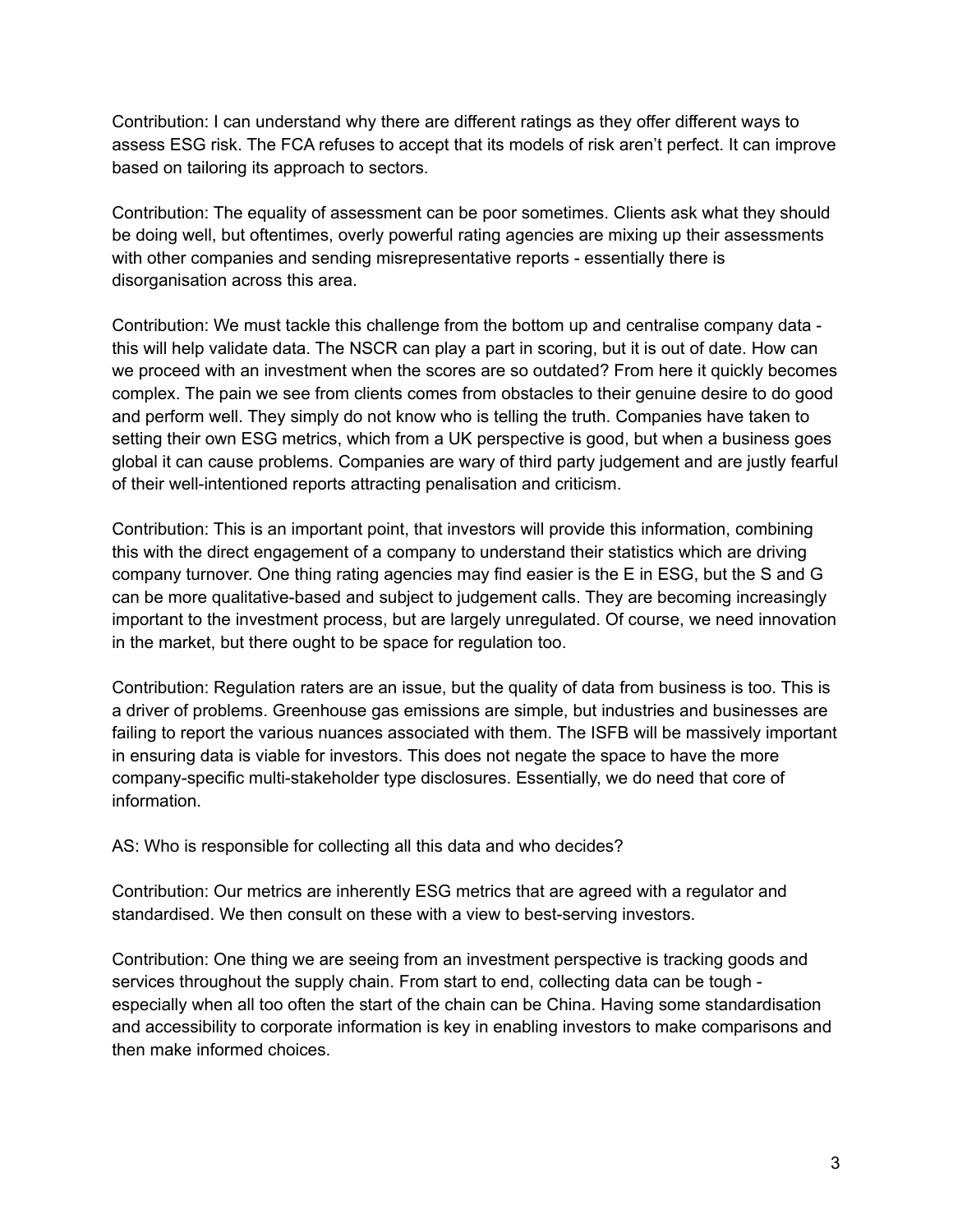AS: Of course, the UK cannot go at this alone, but we all have interests outside the country. How do we ensure that ratings and measurements are consistent across the board?

Contribution: At the G20, we saw a commitment to support the work of the International Sustainability Standards Board and their drive towards a Climate First Standard. One important thing to note is that they are moving from climate standards to broader issues - this is promising and enables us to consider the S and G in ESG in relation to the E too. It is a cohesive approach that has been endorsed by IOSCO. This builds credibility and creates and sustains momentum.

Contribution: My concern is what will happen with the EU and USA. The two use different metrics and we cannot proceed with a three-pronged approach. The EU stated it has a double materiality perspective and attempting to combine our standards on this is tough. The US position is less clear but they still support the ISFB. Having three truths is not a good approach. Taxonomy is worse and companies are struggling to understand the concept. We need comparability internationally.

AS: How are TCFD and SFDR working for you?

Contribution: SFDR is constantly dominating conversations with clients as no one can really define themselves. They struggle with whether they are an Article 8 or Article 9 company, or whether they will get accused of greenwashing. Asset managers are now making three different calculations to broaden their reporting scope.

Contribution: The SFDR approach challenges include a lack of sequencing and a lack of asset managers not truly understanding the data. We must also consider what companies want to happen when they enable change. We have seen through TCFD and Mark Carney that climate change is a real financial risk to businesses. This approach can be replicated to governance and social issues too. If you think about it through a pre-financial lens (so they will become financially material in the future), then it can yield greater success. Issues such as board-level diversity and gender pay gap reporting are increasingly being framed through TCFD disclosures.

Contribution: Transition is important, as some countries, especially in Africa, are still shifting from reliance on fossil fuels and find themselves hamstrung.

Contribution: Any real impact will be made through engagement with any standardisation part of a broader discussion. ESG is large and we often focus too much on the E as the metrics are more comparable. So, if you want standardisation, imagine each company reporting on the E, S, and G. We need a sense of what is material for each sector, firm, and set them proportional goals.

AS: It is easy to measure E well and it is topical of course. When it comes to ratings, how do you measure the S and G? Can you measure these?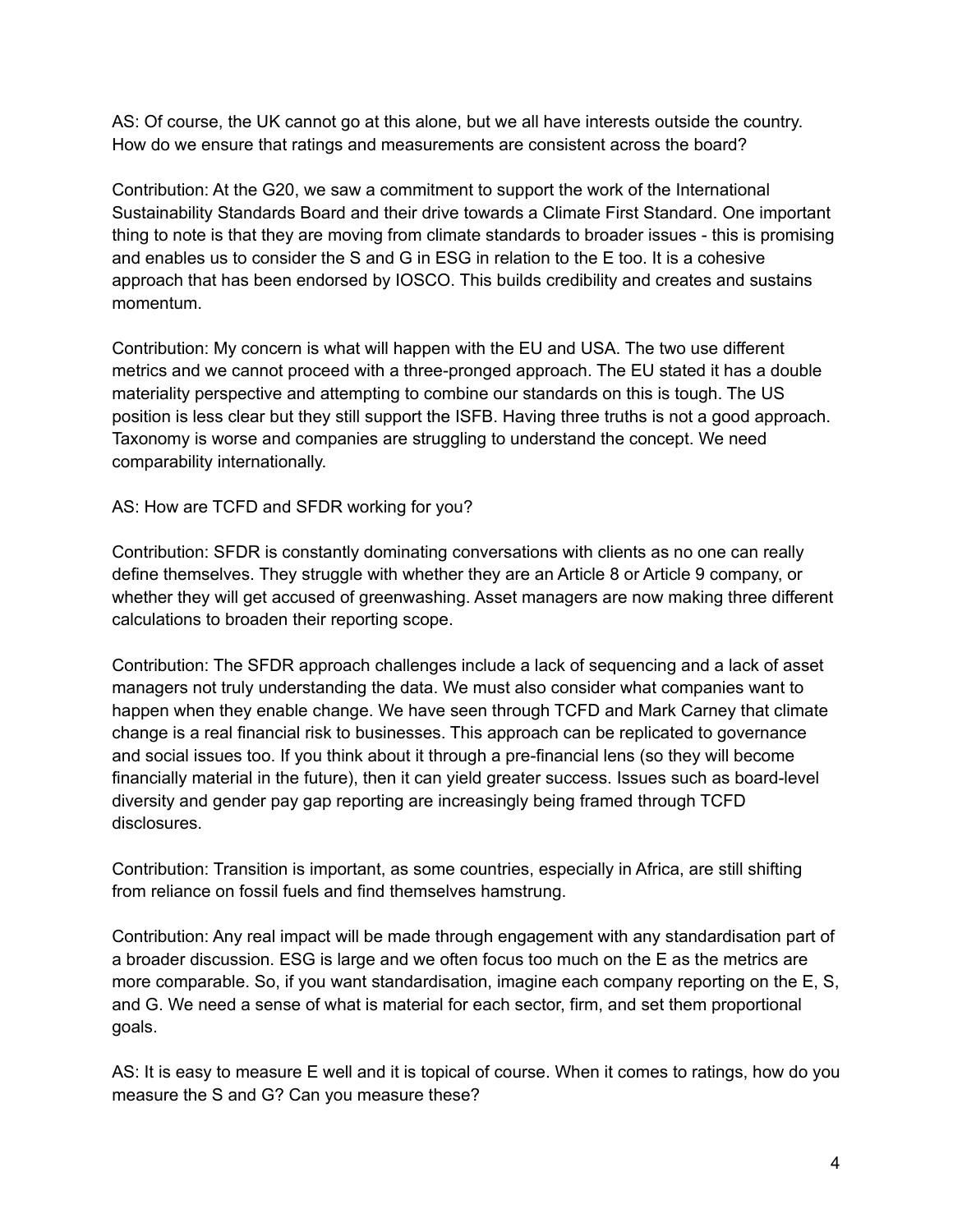Contribution: It must be about impact over metrics, which in turn refers us back to a company's capacity to report and act.

Contribution: I think it ultimately comes down to what benefit to society your business has. This must be your material social issue - this can include upskilling people on digital skills and giving them access to resources to enhance their skills. You must consider what benefit to society your business contributes - this must be the material measurement.

Contribution: I would also note that cultural differences can be a caveat. 10% of women at a UK board level is poor, but in Japan would be impressive! So there are cross-border cultural sensitivities to consider. For example, in both Japan and Sweden it is illegal to ask about the diversity of a board.

Contribution: We must not miss the granularity of social issues. Gender is not just about how many women there are on the board, but the pipeline of talent. Financial reports are audited and the disorganisation of the sector means data is scattered across many reports making trust an issue. There is a lack of best practice in disclosing social or governance reports. Perhaps we could have a TCFD, but for these areas of ESG?

AS: Is there increased governance-washing or social-washing? We speak a lot on what they are reporting, but not on what they aren't.

Contribution: Modern slavery is an example of this, where companies will shy away from reputational damage. The conversation needs to shift and companies need to find where slavery may be occurring. This is a challenging area and if you look at the quality of reporting on this there is definitely under-reporting. We need supplementary indicators to assess risk and this could focus on your workforce and location in the world. The E can help solve problems for S and G, so I would welcome an integrated approach.

Contribution: There needs to be less greenwashing shaming. If the narrative is on punishing greenwashers, then reporting will never be transparent.

Contribution: It will always be about what risk you want to take and what info to put out or not. Modern slavery is guaranteed to be in a supply chain and no business leader would admit to that. I always think we need to keep an eye on how ESG isn't really considering how businesses are supporting democracy. This is an interesting angle when thinking about certain countries. Another issue is the irony that some responsible businesses have good strategies but in reality, suppliers aren't getting paid and this isn't getting reported.

AS: Does the Government need to get involved?

Contribution: It could solve the issue. There is a case for this. In regards to greenwashing, you can't get a real sense of the company until speaking to workers individually.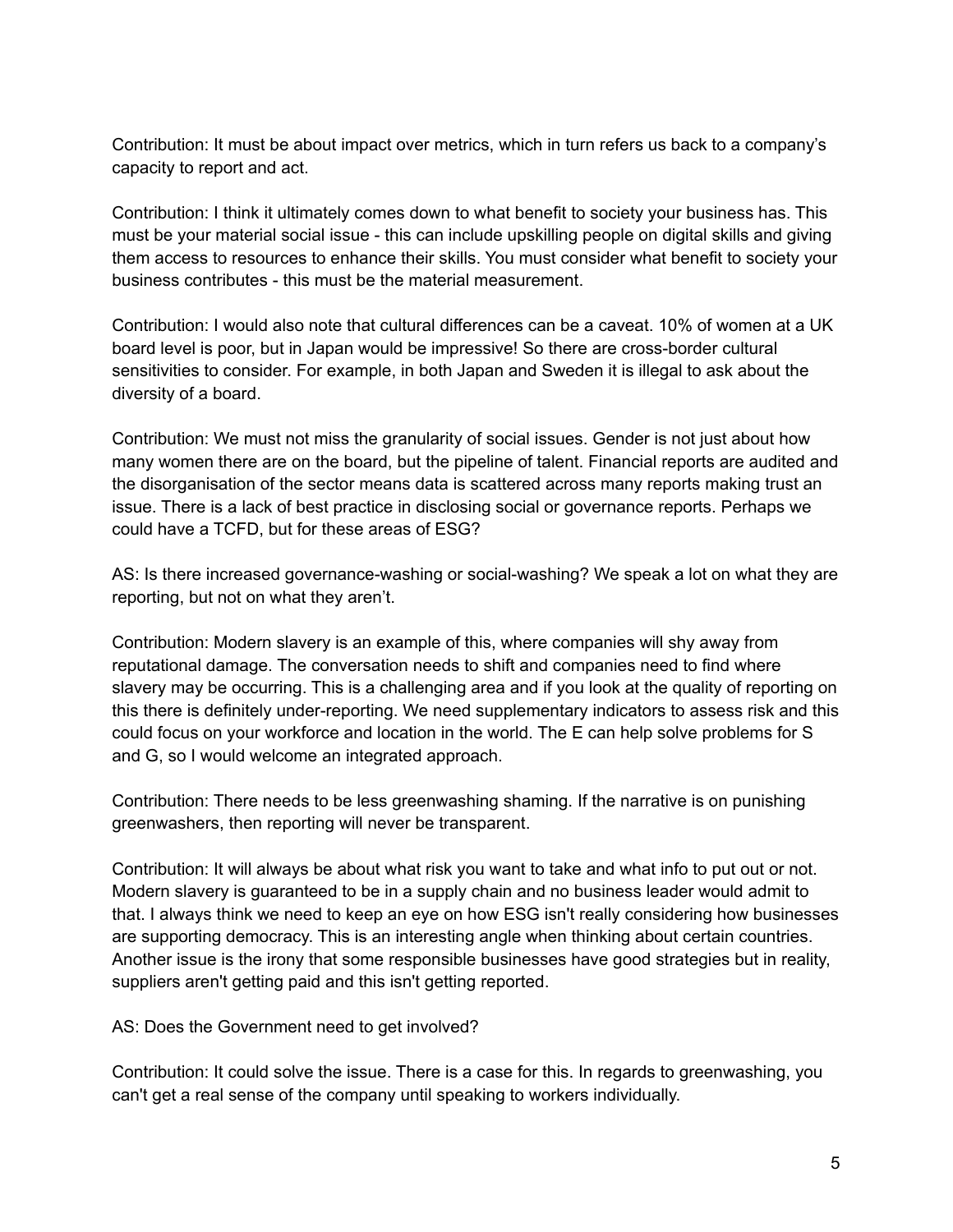Contribution: There are some elements in 'social' that can be standardised. We ought to tackle a top-down company culture where so many categories are bucketed up and undefined leaving the opportunity to standardise missed.

Contribution: I agree. There must be an agreed international minimum supplemented by jurisdictional pressures.

Contribution: If a company discloses modern slavery, it could ask the Government for an amnesty period between reporting it and changing it. Penalisation can be harsh and if the Government recognised this, then more companies would be transparent.

AS: This is a good idea - one which levels the playing field and ensures the company won't get hit, rather the sector may. In fact, what should and should not be reported?

#### **Questions**

AS: With the forthcoming standardisation from the IFRS Foundation - with the aim to develop standards that bring transparency, accountability and efficiency to financial markets around the world - how can we keep materiality relevant for Sustainability?

Contribution: By being clear about the purpose of reporting, we must be clear about what we mean about the materiality behind various financial statuses.

Contribution: Agreed, we need a clear structure process that is audited externally. Dual materiality is important from a climate change view.

AS: How can we encourage TCFD focused reporting throughout the investment chain?

Contribution: There is a huge amount of reporting occurring, but we just aren't seeing inter-capital management and companies recognising the Paris Climate Agreement and how they can accommodate their business for a 1.5-degree world.

Contribution: Fundamentally, businesses need to look at their business model. When working with boards, upskilling is required so those making the decisions have enough education and knowledge to proceed.

Contribution: Increasingly, businesses are adding ESG to their KPIs which all too often can feel like a marketing exercise. They must explain why ESG is fundamental to their strategy.

Contribution: Businesses are attempting to improve diversity without offering any methods on how and why it is good for the company. This can descend into tokenism. We need cognitive and physical diversity.

Contribution: I think if you have women on boards it serves to inspire talent from below.

Contribution: Women can too often be the lone voice in the room.